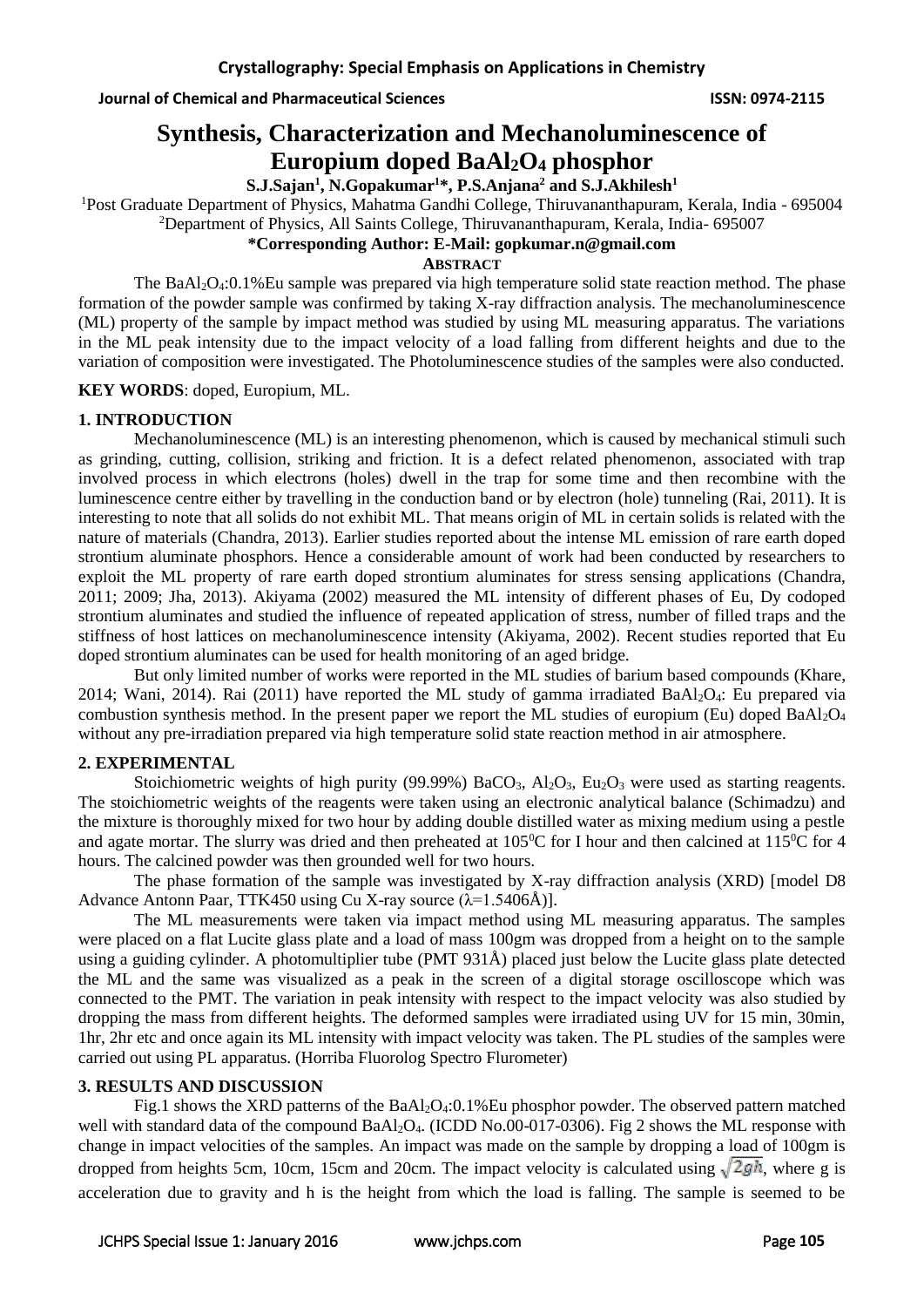#### **Journal of Chemical and Pharmaceutical Sciences ISSN: 0974-2115**

sensitive for small values of impact velocities and ML intensity shows an appreciable increase with increase in impact velocities. Fig 2 shows that a single peak was observed when sample  $BaAl<sub>2</sub>O<sub>4</sub>$ : Eu was deformed and the peak intensity shows a sudden rise when impact velocity increases from 100cm/s to 171cm/s. Several models were proposed by various researchers as the origin of ML in many crystals. This includes ML due to hole detrapping model (Choubey, 2012), local piezo electric field caused by impurities and defects, movement of charged dislocations, baro diffusion of defects in crystals (Chandra, 2012) etc. In our present study it is to be mentioned that the calcined phosphor powders without any pre-irradiation exhibits intense ML. Also the ML intensity decreases with successive number of impacts of load and the ML intensity cannot be fully recovered when the deformed sample is treated under UV exposure for different exposing times like 15 min, 30min, 1hr, 2hr. This rule out the applicability of hole detrapping model as the origin of ML in the samples. The results suggests that the origin of ML in the samples may due to piezo electrification or due to the movement of charged dislocations or the combination of the both (Chandra, 2012; Pateria, 2015).

Fig 3 shows the PL emission of BaAl2O4: 0.1%Eu peaking at 503 nm under 325 nm excitation. This has attributed to the energy transition between the ground state of  $4f^7$  and the excited state of  $4f^65d^1$  of Eu<sup>2+</sup> ions.





**Fig.1.XRD of BaAl2O4: Eu powder sample prepared via high temperature solid state reaction method**

**Fig.2.Variation of ML intensity of BaAl2O<sup>4</sup> :Eu sample with impact velocities**





Fig 3 shows the PL emission of BaAl2O4: 0.1%Eu peaking at 503 nm under 325 nm excitation. This has attributed to the energy transition between the ground state of  $4f^7$  and the excited state of  $4f^65d^1$  of Eu<sup>2+</sup> ions [1].

# **4. CONCLUSIONS**

BaAl2O4:0.1%Eu phosphor was successfully synthesized by high temperature solid state reaction method in air atmosphere.BaAl2O4:Eu sample without any pre-irradiation exhibits ML. No regaining of ML was observed even after treating the deformed samples under UV exposure indicates the possibility of ML can be discussed using induced piezo electrification model and movement of dislocations. The ML property of the sample and enhancement in ML intensity with impact velocities were investigated. It was found that good ML intensity was obtained when the impact velocity is  $200 \text{cm/s}$ . The ML emission of BaAl<sub>2</sub>O<sub>4</sub>:0.1%Eu phosphor is so significant even for small change in impact velocities and hence it can be suggested for stress sensing applications. The PL studies of the sample was also conducted and the PL emission results shows that emission